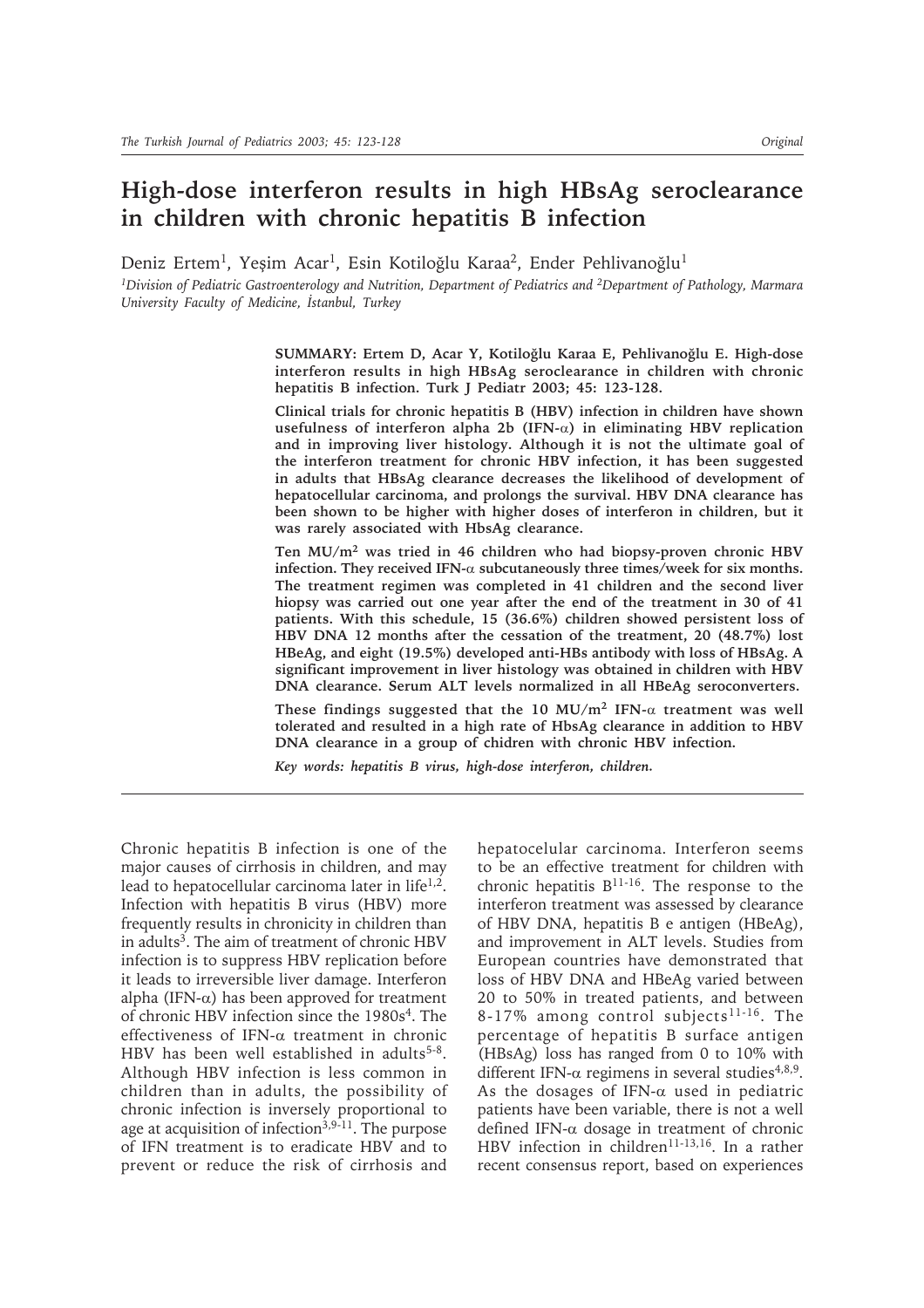in European children, it has been stated that the standard schedule is 5 MU/m<sup>2</sup> IFN- $\alpha$ administered thrice weekly for 24 weeks<sup>16</sup>. But there is still controversy on the issue. It has been suggested that the dose of IFN- $\alpha$  should be adjusted according to level of HBV DNA at the third month of treatment. The studies done in Europe have clearly demonstrated that high-dose IFN- $\alpha$  trials have revealed higher percentages of HBV DNA and HBeAg clearance during follow-up when compared with low-dose IFN- $\alpha$  trials<sup>12,14,17</sup>. HBV DNA clearance is not always associated with HBsAg clearance. HBV clearance has been shown to be higher in children who were treated with higher doses of interferon, but HBsAg clearance was not more than 5% with the existing interferon regimens12,18-20. Although HBsAg clearance is not one of the major goals of the treatment, it has been clearly demonstrated in a large cohort that the probability of development of hepatocellular carcinoma was lower and survival was longer in adult patients who cleared HBsAg when compared with those in whom HBsAg persisted<sup>21</sup>.

The purpose of this study was to evaluate the role of high-dose IFN- $\alpha$  (10 MU/m<sup>2</sup>) treatment in HBsAg clearance in addition to HBeAg and HBV DNA clearance in a group of children with chronic HBV infection, and to determine the long-term outcome of children who had HBsAg clearance.

## **Material and Methods**

Forty-six children who had chronic HBV infection, determined by a liver biopsy, were included in the study. All patients had active viral replication (HBV DNA and HBeAg+), and elevated serum ALT levels for at least six months. Children who had previous treatment with antiviral or immune suppressive drugs, decompensated liver disease, antibody to HIV, hepatitis C virus, hepatitis D virus, or other causes of liver disease were excluded from the study. Any with associated viral, toxic, metabolic or autoimmune causes of chronic HBV infection were also excluded. The disease had been discovered by routine screening in all patients.

Liver biopsies were performed percutaneously according to Menghini method using 1.4-1.6 French liver biopsy needle (Hepafix, Liver Biopsy

Set according to Menghini, B. Braun Melsungen AG, Germany). The same pathologist who was blind to the chronological order of the biopsies reviewed the biopsy specimens. Histological activity was assessed in each biopsy specimen according to Knodell grading system $22$ . HBV DNA was measured quantitatively by molecular hybridisation through hybrid capture (Digene Hybrid Capture System, Murex Diagnostics S.A. France) which detects viral genome levels at or above 1 pg/ml.

Patients received 10 MU IFN- $\alpha$  2b/m<sup>2</sup> body surface (Intron A, Schering Plough, Kenilworth, NJ) three times a week for 24 weeks by subcutaneous injection. The dosage was maintained for 24 weeks unless side effects occurred. Safety was monitored using clinical and laboratory assessments, and adverse events were graded as mild, moderate, or severe<sup>9</sup>. The dose of IFN was adjusted or discontinued on the basis of the assessment of adverse events, using predetermined clinical and laboratory criteria for drug toxicity. Patients were seen three times during the first week of IFN- $\alpha$ treatment, weekly during the first month and monthly until the end of the treatment. During each visit, patients were asked about symptoms and possible side effects. Blood chemistry and differential cell counts were performed three times in the first week, once weekly for one month, twice in the second month, and once monthly thereafter. After the end of the treatment, biochemical analyses were repeated every three months up to one year. Serological markers were determined at the 3<sup>rd</sup> and 6<sup>th</sup> months of the treatment, and every three months thereafter. A control liver biopsy was carried out one year after the completion of IFN-α treatment.

## **Results**

Forty-six children with chronic HBV infection who met the inclusion criteria were included in the study. A total of 30 boys (65.3%) and 16 girls (34.7%) were enrolled; the mean age of patients was 6.9±3.8 years (range 3-14 years). The source of infection was not apparent in 28 children, and the known sources of infection were vertical in 11, intra-familial in five, and after blood transfusion in two patients.

ALT levels were at least 1.6 times to 15.3 times the upper limit of normal. The mean ALT level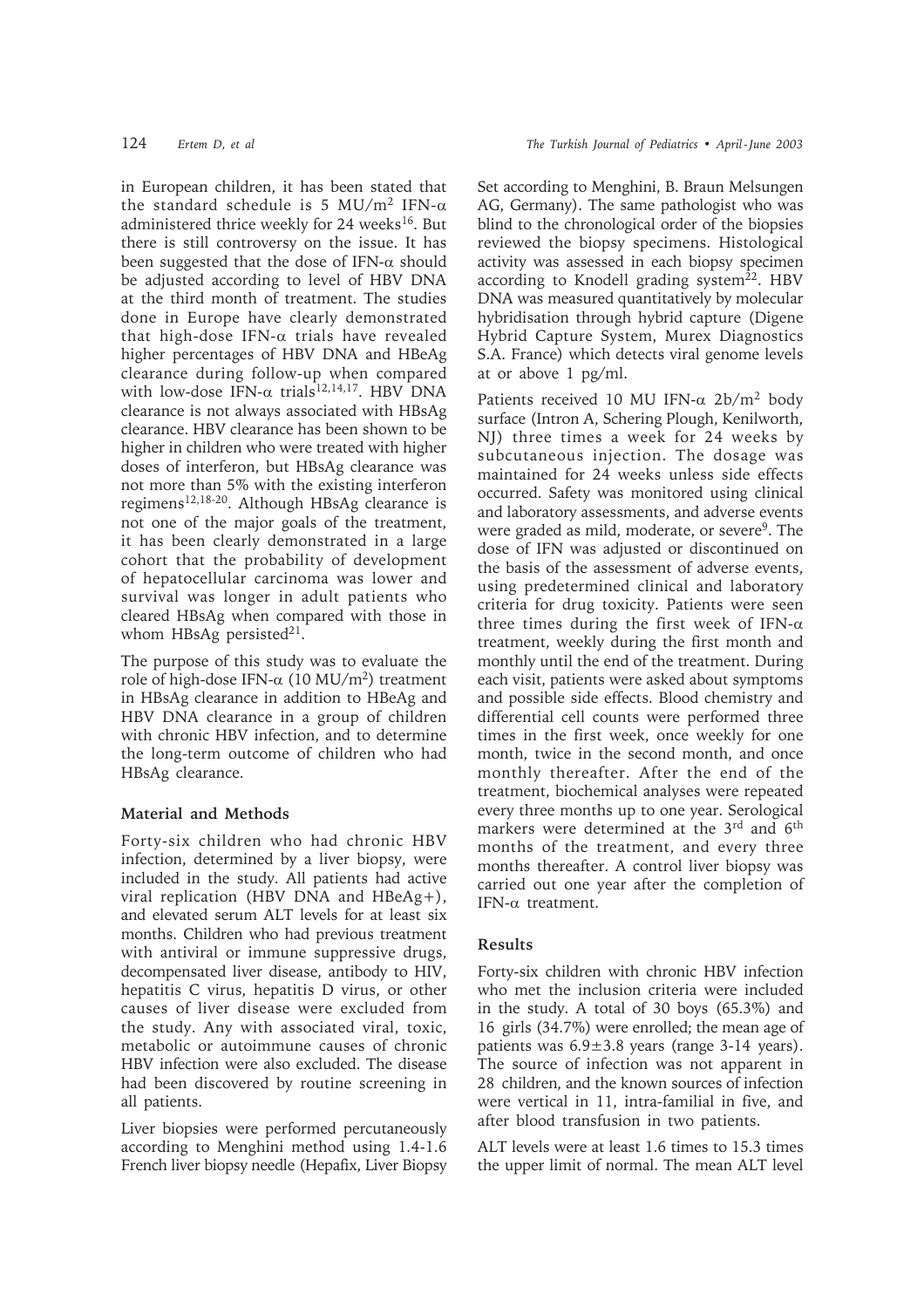was 120.6±80.2 IU/ml (range: 48-363 IU/ml) before the treatment. Only two patients had HBV DNA level at 50 pg/ml; the rest of the patients had HBV DNA greater than 100 pg/ ml. The mean HBV DNA level was 1575±1355 pg/ml (range: 50-3681 pg/ml) in the study group. Histopathological evaluation of liver biopsy specimens revealed chronic hepatitis in all patients. The mean hepatitis activity index (HAI) was  $6.8 \pm 2.4$  in the study group (Table I). All patients received IFN for 24 weeks. Treatment regimen and  $5.3 \pm 1.8$  year (2-8 years) follow-up were completed in 41 children, and the second liver biopsy was carried out in 30 of the 41 one year after the end of treatment. Nineteen of 41 IFN-α treated children (46.3%) showed persistent loss of HBV DNA at the end of the treatment. Twenty-one of 41 children (51.2%) lost HBeAg and developed anti-HBe antibodies. All 19 HBV DNA cleared patients were still HBV DNA and HBeAg negative one year after the end of IFN-α treatment. Persistent loss of HBsAg and development of anti-HBs antibodies occurred in eight children (19.5%). All children who developed HBsAg clearance were HBeAg positive at admission. Two patients showed HBsAg clearance six months after the end of treatment, four children cleared HBsAg one year after the end of IFN treatment, and the remaining two developed HBsAg clearance 18 and 24 months after the treatment, respectively. Only two patients in our study group had a low level of HBV DNA (lower than 100 pg/ ml), and all of the patients who cleared HBsAg had higher loads of HBV DNA at admission. The basal liver function tests, viral load and histopathological activity of hepatitis were

compared in patients with an without HBsAg clearance, and no difference was found between the two groups. Serum aminotransferase levels returned to normal in 68% of patients and in all responders. There was a statistically significant difference in pre-post treatment and pre-1st year ALT levels in responders  $(151.5 \pm 108.2$ vs.  $96.8 \pm 73.7$  and  $54.7 \pm 49.1$ , respectively) (p<0.05, p<0.05 ANOVA). Post-treatment liver biopsy was carried out in 30 children one year after the cessation of IFN treatment. When preand post-treatment liver biopsy specimens were compared. HAI improved in all children who had a virological and biochemical response, and did not change or became worse in non-responders. The mean HAI was  $6.8 \pm 2.4$  before the treatment and regressed to  $3.5 \pm 2.2$  after the treatment in responders  $(p<0.05)$ , paired t test). It was also demonstrated that HAI regressed more in patients with HBsAg clearance when compared to patients with HBsAg persistence, but it did not reach a statistical significance  $(2.1 \pm 1.0 \text{ versus}$  $3.5\pm2.2$ , respectively). Serological and virological response was associated with histopathological imp-rovement in portal inflammation and hepatic fibrosis (p<0.03, p<0.01 respectively, paired Wilcoxon). Piecemeal necrosis and intralobular degeneration were also decreased, but the difference between pre-and post-treatment HAI was not statistically significant. The bicochemical, serological and histopathological responses to the IFN treatment are summarized in Table II.

All of the HBeAg cleared children remained asymptomatic carriers of HBV infection during long-term follow-up. There was no reactivation of the liver disease in responders. Six patients cleared HBsAg and developed anti-HBs antibody one year after the IFN treatment, and two more responders cleared HBsAg within the second

**Table I.** Characteristics of the Study Group Age (years)  $6.9 \pm 3.8$  (3-14 years) Sex (F/M) 16/30 Transmission vertical 11 (23.9%) intrafamilial 5 (10.9%) transfusion  $2(4.3\%)$  unknown 28 (60.9%) ALT (IU/L) 120.6±80.2 IU/L (48-363 IU/ml) HAI (Knodell)  $6.8 \pm 2.4$ HBV DNA (pg/ml) 1575±1355 pg/ml (50-3681 pg/ml)

ALT: alanine aminotransferase.

HAI: hepatitis activity index.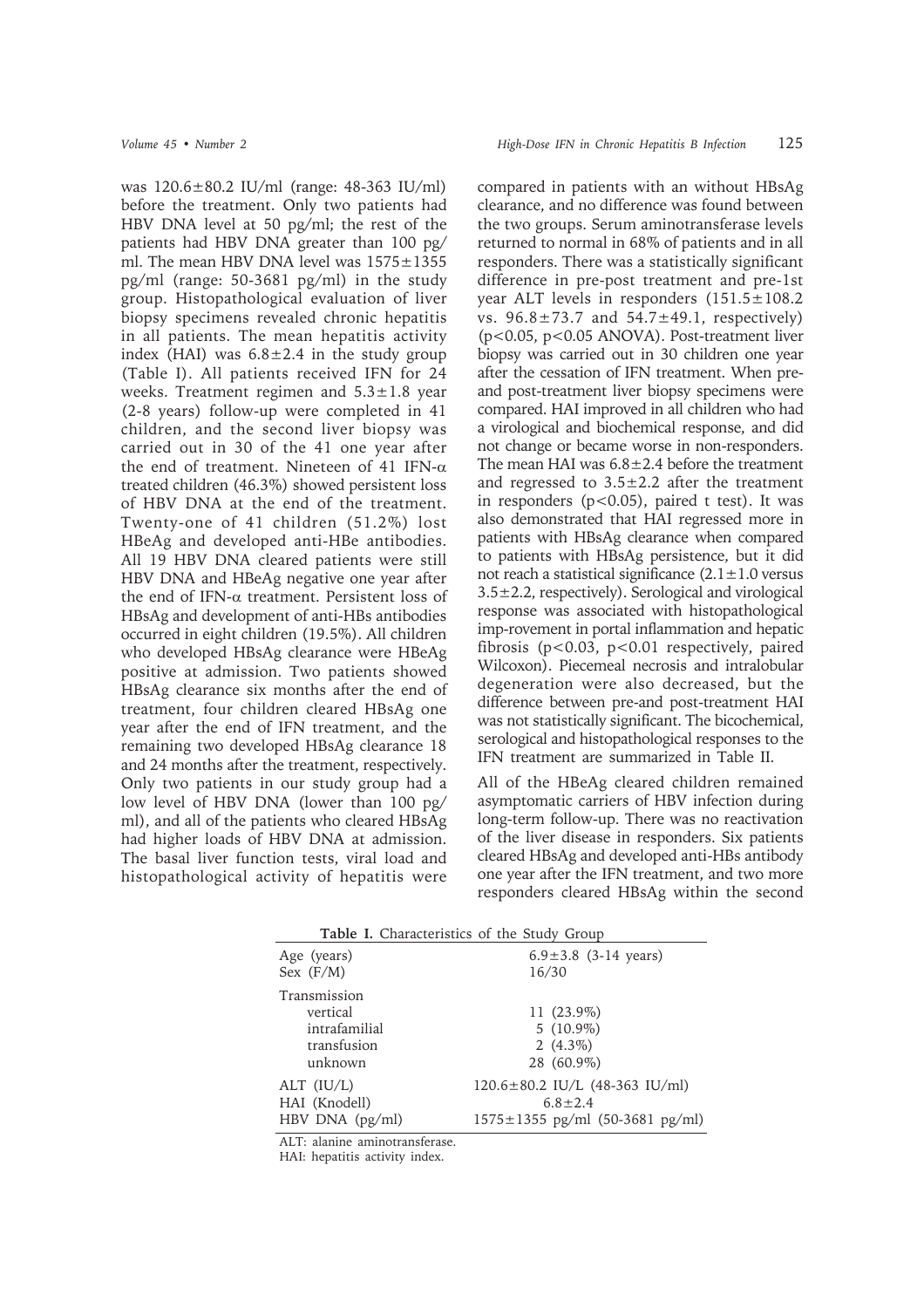126 *Ertem D, et al The Turkish Journal of Pediatrics • April - June 2003*

| $n=41$                            | At the end of IFN treatment | One year after the treatment | Follow-up |
|-----------------------------------|-----------------------------|------------------------------|-----------|
| ALT and AST normalization         | 21/41                       | 28/41                        | 28/41     |
| HBeAg clearance                   | 19/41                       | 21/41                        | 21/41     |
| HBsAg clearance                   | $\mathbf{0}$                | 6/41                         | 8/41      |
| Anti HBsAg development            | 0                           | 6/41                         | 8/41      |
| <b>HBV DNA</b>                    |                             |                              |           |
| Negative                          | 12/41                       | 19/41                        | 19/41     |
| $>100$ pg/ml                      | 17/41                       | 17/41                        | 20/41     |
| $<$ 100 pg/ml                     | 5/41                        | 5/41                         | 2/41      |
| <b>HAI</b>                        |                             | $3.5 \pm 2.2$                |           |
| $(6.8 \pm 2.4)$ before treatment) |                             | $3.5 \pm 2.2$                |           |

**Table II.** Biochemical, Serological and Histological Responses of the Study Group to IFN Treatment

IFN: interferon alpha ab; HAI: hepatitis activity index; ALT: alanine aminotransferase; AST: aspartate

year of follow-up. No one in the study group developed hepatocellular carcinoma during the eight-year follow-up.

None of the children in the study group experienced a severe degree of adverse events resulting in termination of the treatment (Table III). All of the observed side effects were either mild or moderate. Fever was a common complaint after IFN injections, but it was well tolerated and easily controlled with ibuprofen in all but one patient who developed a moderate degree of side effect. He experienced febrile seizure. The cranial magnetic resonance imaging (MRI) and EEG of this patient were normal. He was given Phenobarbital perorally. IFN- $\alpha$ treatment was discontinued for one month and then restarted by decreasing the dose by 25%. He tolerated this dose of IFN- $\alpha$  very well and completed 24 weeks of IFN- $\alpha$  treatment. The other mild side effects were influenzalike symptoms (95%), musculoskeletal pain (56%), anorexia (38%), and hair loss (10%). White blood cell and platelet counts were decreased during treatment, but none of the patients developed severe leukopenia or thrombocytopenia. No child in the study group developed thyroid disease, autoimmune disease or serious cardiac, pulmonary or renal complications.

**Table III.** Side Effects Secondary to Interferon Treatment

| IIItelieful Tiegunent |             |
|-----------------------|-------------|
| Flu-like symptoms     | 44 (95%)    |
| Fever                 | 46 (100%)   |
| Myalgia               | 26 (56%)    |
| Anorexia              | 22 (48%)    |
| Weight loss           | 16 (35%)    |
| Neutropenia           | 2 $(4.3\%)$ |

# Febrile seizure 1 (2.1%)

## **Discussion**

This prospective study demonstrated that a 24-week course of IFN- $\alpha$  at a dose of 10 MU/m<sup>2</sup> body surface area was effective as treatment in children with chronic HBV infection. The persistent loss of HBV DNA and HBeAg were 46.3% and 51.2%, respectively, and the longterm follow-up of these patients revealed 19.5% of HBsAg clearance, which was higher than the result reported in previous studies<sup>9,12,20</sup>. It has been found that all children who became HBeAg negative with treatment also showed a marked improvement in liver histology.

Interferon has been demonstrated to accelerate the rate of cessation of HBV replication, therefore decreasing the amount of HBV DNA integrated into the host genome, and reducing but not excluding the probability of development of hepatocellular carcinoma  $(HCC)^{16,23}$ . Da Silva et al.<sup>27</sup> reported that HCC developed in 7.9% of patients in whom HBsAg persisted compared with no patients in whom HBsAg cleared, suggesting that clearance of HBsAg arrested the progression of liver disease. Although HBsAg clearance is not one of the major goals of interferon treatment, it has been stated that the probability of development of hepatocellular carcinoma was lower and survival was longer in adult patients who cleared HBsAg when compared with patients in whom HBsAg persisted<sup>21,24,26</sup>. There are several randomized clinical trials in children with chronic HBV infection, but there are limited data regarding survival, and development of cirrhosis and HCC in the long term25,27.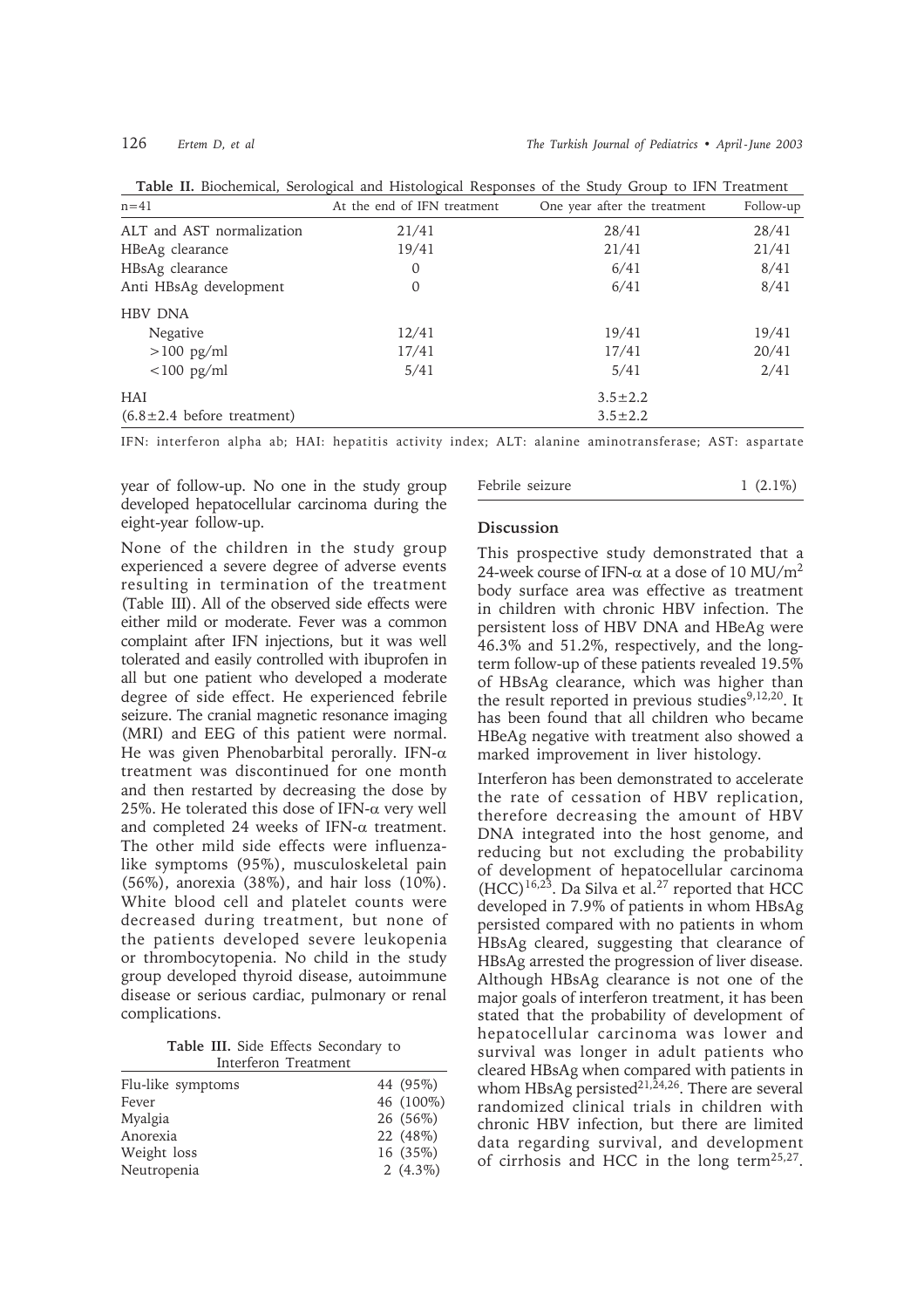Consequently, it can be suggested that HBsAg clearance is not the ultimate goal but may be an advantageous aim of interferon treatment in children. We observed a rather high percentage of HBsAg clearance in our study group, and the histopathological improvement was better in HBsAg cleared patients when compared to ones in whom HBsAg persisted.

Trials with IFN- $\alpha$  performed in children with chronic HBV infection have demonstrated a beneficial effect with loss of HBV DNA and HBeAg in 20-58% of treated patients<sup>10,11,14,17</sup>. IFN- $\alpha$  dosage used in these studies varied greatly, ranging from 3-10 MU/m2 body surface area14. It is still not clear whether prolonged therapy or high doses of IFN- $\alpha$  are better than the standard dose schedules for sustained response. Ruiz-Moreno et al.<sup>12</sup> compared 5 MU/m<sup>2</sup> and 10 MU/m<sup>2</sup> doses of IFN- $\alpha$  in a group of children with chronic HBV hepatitis, and found a slightly higher response rate with the dose of 10  $MU/m<sup>2</sup>$  but the difference was not statistically significant. There was no patient with HBsAg to antiHBs seroconversion in their group. In another study done by Sokal et al.<sup>18</sup> 9 MU/m<sup>2</sup> IFN-α was administered for 16 weeks thrice weekly, and they found persistent loss of HBV DNA in 48%, of HBeAg in 38%, and of HBsAg in 7% in the study group. In a meta-analysis published by Vajro et al.20 treatment protocols were divided into two categories in which high and low doses of IFN- $\alpha$  had been used for short or long-term treatment. It was found that overall loss of HBV DNA was between 20 and 58% (mean 35.5%) regardless of the dose of IFN-α. This finding was much higher than that observed in controls (mean 11.4%). At the end of treatment, only 0-4% (mean 1.1%) of patients had lost HBsAg, and HBsAg clearance was more pronounced in patients who received higher doses of IFN- $\alpha^{20}$ . The benefit of higher doses of interferon was also confirmed by re-treatment studies $28$ . Ozen et al.28 retreated 24 non-responder patients who were previously treated with a standard dose of interferon therapy. They found that 33.3% of patients responded to high-dose interferon treatment, but they could not find any HBsAg clearance in their study group. In our study group, we tried 10  $MU/m<sup>2</sup>$  body surface area IFN- $\alpha$  as the first-line treatment. Persistent loss of HBV DNA and HBeAg was observed in 36.6% and 48.7% of patients, respectively, which was comparable with previous studies

done in children<sup>12,17,18,28</sup>. The most striking finding in our study was a high percentage of HBsAg loss. Almost one-fifth of patients had lost HBsAg one year after the cessation of IFN treatment, and all developed HBsAb during the 2-8 year follow-up. This HBsAg clearance was higher than the results reported in children and adults previously15,16,19,29,30.

A statistically significant decrease in ALT levels and significant improvement in the liver histology were observed in patients who cleared serum HBV DNA or who developed HBeAg seroconversion. After the treatment, a significant decrease in ALT levels was found in responders when compared with baseline values at the end of treatment and one year thereafter. In the literature, histological improvement with a decrease in necro-inflammatory activity and little effect on fibrosis has been documented in individuals with chronic HBV infection who responded to IFN- $\alpha$  treatment<sup>31</sup>. In our study, the histologic imp-rovement was most prominent in regression of portal inflammation and hepatic fibrosis. In contrast to literature, we found a statistically significant improvement in fibrosis when the first and control biopsies were compared.

The benefits of IFN- $\alpha$  in children should be weighed against the side effects of treatment. Serious adverse effects attributable to IFN-α seem to be rare in children<sup>15,29</sup>. Although the dose of IFN- $\alpha$  used in this study was high, the children tolerated IFN- $\alpha$  relatively well. The most important side effect was an episode of febrile seizure observed in one of the children. The other common side effects were fever, fatigue, loss of appetite and hair loss, all of which resolved after the cessation of treatment.

High dose IFN- $\alpha$  is well tolerated in children with chronic HBV infection. A sustained loss of HBV DNA and HBeAg was observed in more than one-third of patients. About one-fifth of children became HBsAg negative and anti-HBs antibody positive within one year of treatment, which is the highest percentage of HBsAg clearance reported to date. Since the longterm consequences of chronic HBV infection are significant and may be life-threatening, a treatment schedule, which achieves a higher rate of HBsAg clearance in addition to HBV clearance, should be considered among